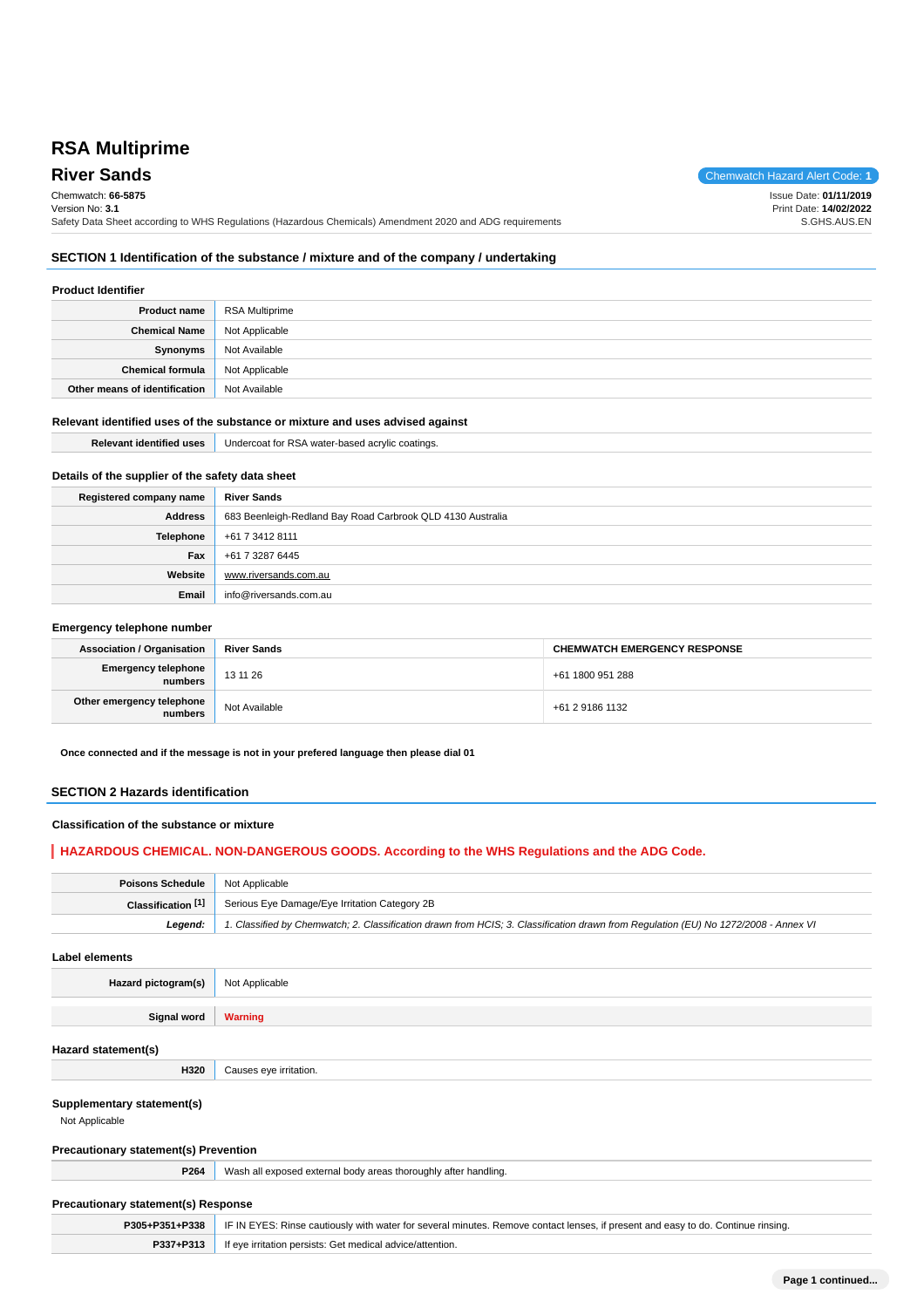### **Precautionary statement(s) Storage**

### Not Applicable

**Precautionary statement(s) Disposal**

### Not Applicable

### **SECTION 3 Composition / information on ingredients**

#### **Substances**

See section below for composition of Mixtures

#### **Mixtures**

| <b>CAS No</b> | %[weight]                                                                                                                                                                                      | Name                                       |
|---------------|------------------------------------------------------------------------------------------------------------------------------------------------------------------------------------------------|--------------------------------------------|
| Not Available | 100                                                                                                                                                                                            | Ingredients determined not to be hazardous |
| Legend:       | 1. Classified by Chemwatch; 2. Classification drawn from HCIS; 3. Classification drawn from Regulation (EU) No 1272/2008 - Annex VI; 4.<br>Classification drawn from C&L * EU IOELVs available |                                            |

### **SECTION 4 First aid measures**

| Description of first aid measures |                                                                                                                                                                                                                                                                                                                                                                                                                                                                                                |
|-----------------------------------|------------------------------------------------------------------------------------------------------------------------------------------------------------------------------------------------------------------------------------------------------------------------------------------------------------------------------------------------------------------------------------------------------------------------------------------------------------------------------------------------|
| <b>Eye Contact</b>                | If this product comes in contact with the eyes:<br>▶ Wash out immediately with fresh running water.<br>Ensure complete irrigation of the eye by keeping eyelids apart and away from eye and moving the eyelids by occasionally lifting the upper<br>and lower lids.<br>▶ Seek medical attention without delay; if pain persists or recurs seek medical attention.<br>Removal of contact lenses after an eye injury should only be undertaken by skilled personnel.                             |
| <b>Skin Contact</b>               | If skin contact occurs:<br>Immediately remove all contaminated clothing, including footwear.<br>Flush skin and hair with running water (and soap if available).<br>Seek medical attention in event of irritation.                                                                                                                                                                                                                                                                              |
| Inhalation                        | If fumes, aerosols or combustion products are inhaled remove from contaminated area.<br>• Other measures are usually unnecessary.                                                                                                                                                                                                                                                                                                                                                              |
| Ingestion                         | If swallowed do <b>NOT</b> induce vomiting.<br>If vomiting occurs, lean patient forward or place on left side (head-down position, if possible) to maintain open airway and prevent aspiration.<br>• Observe the patient carefully.<br>▶ Never give liquid to a person showing signs of being sleepy or with reduced awareness; i.e. becoming unconscious.<br>Give water to rinse out mouth, then provide liquid slowly and as much as casualty can comfortably drink.<br>Seek medical advice. |

### **Indication of any immediate medical attention and special treatment needed**

Treat symptomatically.

### **SECTION 5 Firefighting measures**

#### **Extinguishing media**

- Water spray or fog.
- Foam.
- Dry chemical powder.
- BCF (where regulations permit).
- ▶ Carbon dioxide.

### **Special hazards arising from the substrate or mixture**

| <b>Fire Incompatibility</b>    | Avoid contamination with oxidising agents i.e. nitrates, oxidising acids, chlorine bleaches, pool chlorine etc. as ignition may result                                                                                                                                                                                                                                                                                                                                                                                                                                                                      |
|--------------------------------|-------------------------------------------------------------------------------------------------------------------------------------------------------------------------------------------------------------------------------------------------------------------------------------------------------------------------------------------------------------------------------------------------------------------------------------------------------------------------------------------------------------------------------------------------------------------------------------------------------------|
| <b>Advice for firefighters</b> |                                                                                                                                                                                                                                                                                                                                                                                                                                                                                                                                                                                                             |
| <b>Fire Fighting</b>           | Alert Fire Brigade and tell them location and nature of hazard.<br>▶ Wear full body protective clothing with breathing apparatus.<br>Prevent, by any means available, spillage from entering drains or water course.<br>Use water delivered as a fine spray to control fire and cool adjacent area.<br>Avoid spraying water onto liquid pools.<br>DO NOT approach containers suspected to be hot.<br>Cool fire exposed containers with water spray from a protected location.<br>If safe to do so, remove containers from path of fire.                                                                     |
| <b>Fire/Explosion Hazard</b>   | The material is not readily combustible under normal conditions.<br>However, it will break down under fire conditions and the organic component may burn.<br>Not considered to be a significant fire risk.<br>Heat may cause expansion or decomposition with violent rupture of containers.<br>Decomposes on heating and may produce toxic fumes of carbon monoxide (CO).<br>May emit acrid smoke.<br>Decomposes on heating and produces toxic fumes of:<br>carbon dioxide (CO2)<br>other pyrolysis products typical of burning organic material.<br>May emit poisonous fumes.<br>May emit corrosive fumes. |
| <b>HAZCHEM</b>                 | Not Applicable                                                                                                                                                                                                                                                                                                                                                                                                                                                                                                                                                                                              |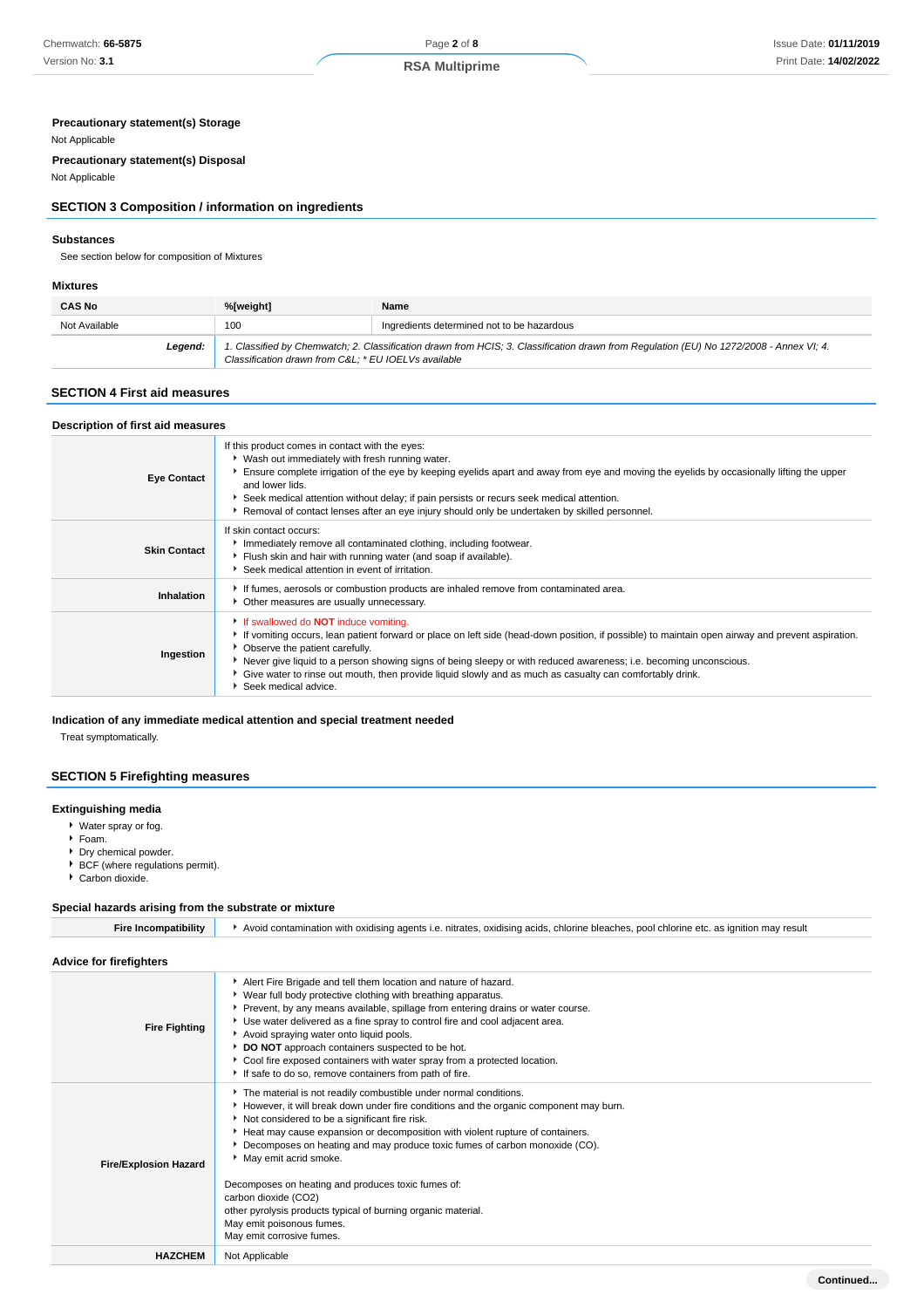### **SECTION 6 Accidental release measures**

**Personal precautions, protective equipment and emergency procedures** See section 8

### **Environmental precautions**

See section 12

### **Methods and material for containment and cleaning up**

| <b>Minor Spills</b> | Slippery when spilt.<br>Remove all ignition sources.<br>Clean up all spills immediately.<br>Avoid breathing vapours and contact with skin and eyes.<br>Control personal contact with the substance, by using protective equipment.<br>Contain and absorb spill with sand, earth, inert material or vermiculite.<br>$\cdot$ Wipe up.<br>Place in a suitable, labelled container for waste disposal.                                                                                                                                                                                                                                                                                                                                                                                                  |
|---------------------|-----------------------------------------------------------------------------------------------------------------------------------------------------------------------------------------------------------------------------------------------------------------------------------------------------------------------------------------------------------------------------------------------------------------------------------------------------------------------------------------------------------------------------------------------------------------------------------------------------------------------------------------------------------------------------------------------------------------------------------------------------------------------------------------------------|
| <b>Major Spills</b> | Slippery when spilt.<br>Moderate hazard.<br>Clear area of personnel and move upwind.<br>Alert Fire Brigade and tell them location and nature of hazard.<br>• Wear breathing apparatus plus protective gloves.<br>Prevent, by any means available, spillage from entering drains or water course.<br>▶ No smoking, naked lights or ignition sources.<br>Increase ventilation.<br>Stop leak if safe to do so.<br>Contain spill with sand, earth or vermiculite.<br>• Collect recoverable product into labelled containers for recycling.<br>Absorb remaining product with sand, earth or vermiculite.<br>Collect solid residues and seal in labelled drums for disposal.<br>▶ Wash area and prevent runoff into drains.<br>If contamination of drains or waterways occurs, advise emergency services. |

Personal Protective Equipment advice is contained in Section 8 of the SDS.

### **SECTION 7 Handling and storage**

### **Precautions for safe handling**

| <b>I</b> recaduotis for safe handling |                                                                                                                                                                                                                                                                                                                                                                                                                           |
|---------------------------------------|---------------------------------------------------------------------------------------------------------------------------------------------------------------------------------------------------------------------------------------------------------------------------------------------------------------------------------------------------------------------------------------------------------------------------|
| Safe handling                         | Limit all unnecessary personal contact.<br>▶ Wear protective clothing when risk of exposure occurs.<br>Use in a well-ventilated area.<br>When handling DO NOT eat, drink or smoke.<br>Always wash hands with soap and water after handling.<br>Avoid physical damage to containers.<br>▶ Use good occupational work practice.<br>▶ Observe manufacturer's storage and handling recommendations contained within this SDS. |
| Other information                     | Store in original containers.<br>▶ Keep containers securely sealed.<br>Store in a cool, dry, well-ventilated area.<br>Store away from incompatible materials and foodstuff containers.<br>Protect containers against physical damage and check regularly for leaks.<br>• Observe manufacturer's storage and handling recommendations contained within this SDS.                                                           |

### **Conditions for safe storage, including any incompatibilities**

| Suitable container      | Metal can or drum<br>Packaging as recommended by manufacturer.<br>• Check all containers are clearly labelled and free from leaks.      |
|-------------------------|-----------------------------------------------------------------------------------------------------------------------------------------|
| Storage incompatibility | Incompatible with cyanides (class 6), strong acids (class 8), cationic detergents or foodstuffs<br>Avoid reaction with oxidising agents |

## **SECTION 8 Exposure controls / personal protection**

### **Control parameters**

#### **Occupational Exposure Limits (OEL)** ı

**INGREDIENT DATA**

Not Available

**Emergency Limits**

| Ingredient     | TEEL-1               | TEEL-2        |                     | TEEL-3        |
|----------------|----------------------|---------------|---------------------|---------------|
| RSA Multiprime | Not Available        | Not Available |                     | Not Available |
|                |                      |               |                     |               |
| Ingredient     | <b>Original IDLH</b> |               | <b>Revised IDLH</b> |               |
| RSA Multiprime | Not Available        |               | Not Available       |               |

#### **Exposure controls**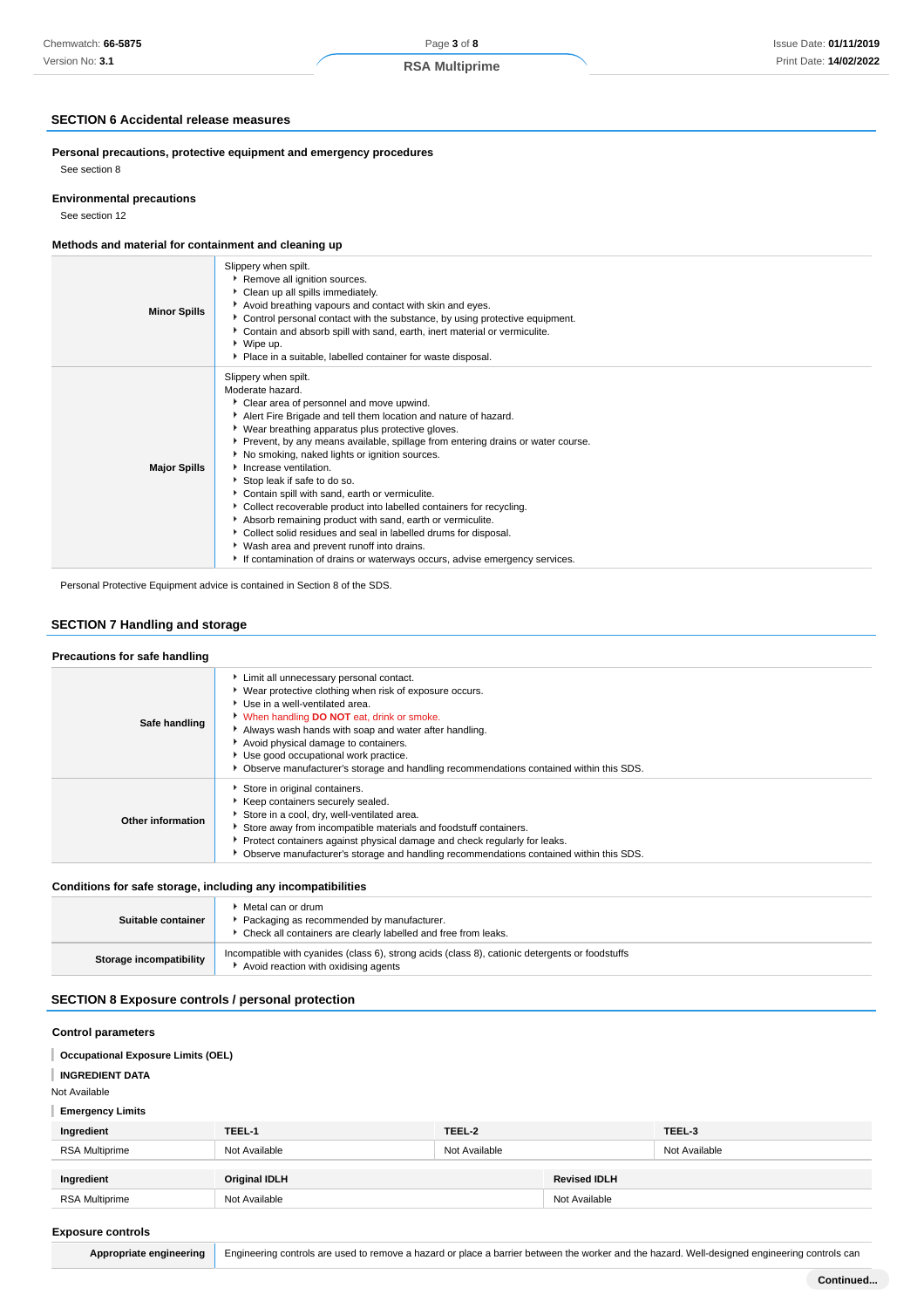|                              | be highly effective in protecting workers and will typically be independent of worker interactions to provide this high level of protection.<br>The basic types of engineering controls are:<br>Process controls which involve changing the way a job activity or process is done to reduce the risk.<br>Enclosure and/or isolation of emission source which keeps a selected hazard "physically" away from the worker and ventilation that strategically<br>"adds" and "removes" air in the work environment. Ventilation can remove or dilute an air contaminant if designed properly. The design of a<br>ventilation system must match the particular process and chemical or contaminant in use.<br>Employers may need to use multiple types of controls to prevent employee overexposure.<br>General exhaust is adequate under normal operating conditions. Local exhaust ventilation may be required in specific circumstances. If risk of<br>overexposure exists, wear approved respirator. Correct fit is essential to obtain adequate protection. Provide adequate ventilation in warehouse<br>or closed storage areas. Air contaminants generated in the workplace possess varying "escape" velocities which, in turn, determine the "capture<br>velocities" of fresh circulating air required to effectively remove the contaminant.                                                                                                                                                                                                                                                                                                                                                                                                                                                                                                                                                                                                                                                                                                                                                                                                                                                                                                                    |                                  |                                                                                                                                                |  |
|------------------------------|--------------------------------------------------------------------------------------------------------------------------------------------------------------------------------------------------------------------------------------------------------------------------------------------------------------------------------------------------------------------------------------------------------------------------------------------------------------------------------------------------------------------------------------------------------------------------------------------------------------------------------------------------------------------------------------------------------------------------------------------------------------------------------------------------------------------------------------------------------------------------------------------------------------------------------------------------------------------------------------------------------------------------------------------------------------------------------------------------------------------------------------------------------------------------------------------------------------------------------------------------------------------------------------------------------------------------------------------------------------------------------------------------------------------------------------------------------------------------------------------------------------------------------------------------------------------------------------------------------------------------------------------------------------------------------------------------------------------------------------------------------------------------------------------------------------------------------------------------------------------------------------------------------------------------------------------------------------------------------------------------------------------------------------------------------------------------------------------------------------------------------------------------------------------------------------------------------------------------------------------------------------------|----------------------------------|------------------------------------------------------------------------------------------------------------------------------------------------|--|
|                              | Type of Contaminant:                                                                                                                                                                                                                                                                                                                                                                                                                                                                                                                                                                                                                                                                                                                                                                                                                                                                                                                                                                                                                                                                                                                                                                                                                                                                                                                                                                                                                                                                                                                                                                                                                                                                                                                                                                                                                                                                                                                                                                                                                                                                                                                                                                                                                                               |                                  | Air Speed:                                                                                                                                     |  |
|                              |                                                                                                                                                                                                                                                                                                                                                                                                                                                                                                                                                                                                                                                                                                                                                                                                                                                                                                                                                                                                                                                                                                                                                                                                                                                                                                                                                                                                                                                                                                                                                                                                                                                                                                                                                                                                                                                                                                                                                                                                                                                                                                                                                                                                                                                                    |                                  | $0.25 - 0.5$ m/s                                                                                                                               |  |
|                              | solvent, vapours, degreasing etc., evaporating from tank (in still air).                                                                                                                                                                                                                                                                                                                                                                                                                                                                                                                                                                                                                                                                                                                                                                                                                                                                                                                                                                                                                                                                                                                                                                                                                                                                                                                                                                                                                                                                                                                                                                                                                                                                                                                                                                                                                                                                                                                                                                                                                                                                                                                                                                                           |                                  | $(50-100 f/min)$                                                                                                                               |  |
|                              | aerosols, fumes from pouring operations, intermittent container filling, low speed conveyer transfers, welding, spray<br>drift, plating acid fumes, pickling (released at low velocity into zone of active generation)                                                                                                                                                                                                                                                                                                                                                                                                                                                                                                                                                                                                                                                                                                                                                                                                                                                                                                                                                                                                                                                                                                                                                                                                                                                                                                                                                                                                                                                                                                                                                                                                                                                                                                                                                                                                                                                                                                                                                                                                                                             |                                  | 0.5-1 m/s (100-200<br>f/min.)                                                                                                                  |  |
| controls                     | direct spray, spray painting in shallow booths, drum filling, conveyer loading, crusher dusts, gas discharge (active<br>generation into zone of rapid air motion)                                                                                                                                                                                                                                                                                                                                                                                                                                                                                                                                                                                                                                                                                                                                                                                                                                                                                                                                                                                                                                                                                                                                                                                                                                                                                                                                                                                                                                                                                                                                                                                                                                                                                                                                                                                                                                                                                                                                                                                                                                                                                                  |                                  | 1-2.5 m/s (200-500<br>f/min.)                                                                                                                  |  |
|                              | grinding, abrasive blasting, tumbling, high speed wheel generated dusts (released at high initial velocity into zone of<br>very high rapid air motion).                                                                                                                                                                                                                                                                                                                                                                                                                                                                                                                                                                                                                                                                                                                                                                                                                                                                                                                                                                                                                                                                                                                                                                                                                                                                                                                                                                                                                                                                                                                                                                                                                                                                                                                                                                                                                                                                                                                                                                                                                                                                                                            |                                  | 2.5-10 m/s<br>(500-2000 f/min.)                                                                                                                |  |
|                              | Within each range the appropriate value depends on:                                                                                                                                                                                                                                                                                                                                                                                                                                                                                                                                                                                                                                                                                                                                                                                                                                                                                                                                                                                                                                                                                                                                                                                                                                                                                                                                                                                                                                                                                                                                                                                                                                                                                                                                                                                                                                                                                                                                                                                                                                                                                                                                                                                                                |                                  |                                                                                                                                                |  |
|                              | Lower end of the range                                                                                                                                                                                                                                                                                                                                                                                                                                                                                                                                                                                                                                                                                                                                                                                                                                                                                                                                                                                                                                                                                                                                                                                                                                                                                                                                                                                                                                                                                                                                                                                                                                                                                                                                                                                                                                                                                                                                                                                                                                                                                                                                                                                                                                             | Upper end of the range           |                                                                                                                                                |  |
|                              | 1: Room air currents minimal or favourable to capture                                                                                                                                                                                                                                                                                                                                                                                                                                                                                                                                                                                                                                                                                                                                                                                                                                                                                                                                                                                                                                                                                                                                                                                                                                                                                                                                                                                                                                                                                                                                                                                                                                                                                                                                                                                                                                                                                                                                                                                                                                                                                                                                                                                                              | 1: Disturbing room air currents  |                                                                                                                                                |  |
|                              | 2: Contaminants of low toxicity or of nuisance value only.                                                                                                                                                                                                                                                                                                                                                                                                                                                                                                                                                                                                                                                                                                                                                                                                                                                                                                                                                                                                                                                                                                                                                                                                                                                                                                                                                                                                                                                                                                                                                                                                                                                                                                                                                                                                                                                                                                                                                                                                                                                                                                                                                                                                         | 2: Contaminants of high toxicity |                                                                                                                                                |  |
|                              | 3: Intermittent, low production.                                                                                                                                                                                                                                                                                                                                                                                                                                                                                                                                                                                                                                                                                                                                                                                                                                                                                                                                                                                                                                                                                                                                                                                                                                                                                                                                                                                                                                                                                                                                                                                                                                                                                                                                                                                                                                                                                                                                                                                                                                                                                                                                                                                                                                   | 3: High production, heavy use    |                                                                                                                                                |  |
|                              | 4: Large hood or large air mass in motion                                                                                                                                                                                                                                                                                                                                                                                                                                                                                                                                                                                                                                                                                                                                                                                                                                                                                                                                                                                                                                                                                                                                                                                                                                                                                                                                                                                                                                                                                                                                                                                                                                                                                                                                                                                                                                                                                                                                                                                                                                                                                                                                                                                                                          | 4: Small hood-local control only |                                                                                                                                                |  |
|                              | Simple theory shows that air velocity falls rapidly with distance away from the opening of a simple extraction pipe. Velocity generally decreases<br>with the square of distance from the extraction point (in simple cases). Therefore the air speed at the extraction point should be adjusted,<br>accordingly, after reference to distance from the contaminating source. The air velocity at the extraction fan, for example, should be a minimum of<br>1-2 m/s (200-400 f/min) for extraction of solvents generated in a tank 2 meters distant from the extraction point. Other mechanical considerations,<br>producing performance deficits within the extraction apparatus, make it essential that theoretical air velocities are multiplied by factors of 10 or                                                                                                                                                                                                                                                                                                                                                                                                                                                                                                                                                                                                                                                                                                                                                                                                                                                                                                                                                                                                                                                                                                                                                                                                                                                                                                                                                                                                                                                                                            |                                  |                                                                                                                                                |  |
| <b>Personal protection</b>   | more when extraction systems are installed or used.                                                                                                                                                                                                                                                                                                                                                                                                                                                                                                                                                                                                                                                                                                                                                                                                                                                                                                                                                                                                                                                                                                                                                                                                                                                                                                                                                                                                                                                                                                                                                                                                                                                                                                                                                                                                                                                                                                                                                                                                                                                                                                                                                                                                                |                                  |                                                                                                                                                |  |
| Eye and face protection      | Safety glasses with side shields.<br>▶ Chemical goggles.<br>▶ Contact lenses may pose a special hazard; soft contact lenses may absorb and concentrate irritants. A written policy document, describing<br>the wearing of lenses or restrictions on use, should be created for each workplace or task. This should include a review of lens absorption<br>and adsorption for the class of chemicals in use and an account of injury experience. Medical and first-aid personnel should be trained in<br>their removal and suitable equipment should be readily available. In the event of chemical exposure, begin eye irrigation immediately and<br>remove contact lens as soon as practicable. Lens should be removed at the first signs of eye redness or irritation - lens should be removed in<br>a clean environment only after workers have washed hands thoroughly. [CDC NIOSH Current Intelligence Bulletin 59], [AS/NZS 1336 or<br>national equivalent]                                                                                                                                                                                                                                                                                                                                                                                                                                                                                                                                                                                                                                                                                                                                                                                                                                                                                                                                                                                                                                                                                                                                                                                                                                                                                                  |                                  |                                                                                                                                                |  |
| <b>Skin protection</b>       | See Hand protection below                                                                                                                                                                                                                                                                                                                                                                                                                                                                                                                                                                                                                                                                                                                                                                                                                                                                                                                                                                                                                                                                                                                                                                                                                                                                                                                                                                                                                                                                                                                                                                                                                                                                                                                                                                                                                                                                                                                                                                                                                                                                                                                                                                                                                                          |                                  |                                                                                                                                                |  |
| <b>Hands/feet protection</b> | ▶ Wear chemical protective gloves, e.g. PVC.<br>▶ Wear safety footwear or safety gumboots, e.g. Rubber<br>The selection of suitable gloves does not only depend on the material, but also on further marks of quality which vary from manufacturer to<br>manufacturer. Where the chemical is a preparation of several substances, the resistance of the glove material can not be calculated in advance<br>and has therefore to be checked prior to the application.<br>The exact break through time for substances has to be obtained from the manufacturer of the protective gloves and has to be observed when<br>making a final choice.<br>Personal hygiene is a key element of effective hand care. Gloves must only be worn on clean hands. After using gloves, hands should be<br>washed and dried thoroughly. Application of a non-perfumed moisturiser is recommended.<br>Suitability and durability of glove type is dependent on usage. Important factors in the selection of gloves include:<br>frequency and duration of contact,<br>· chemical resistance of glove material,<br>· glove thickness and<br>· dexterity<br>Select gloves tested to a relevant standard (e.g. Europe EN 374, US F739, AS/NZS 2161.1 or national equivalent).<br>When prolonged or frequently repeated contact may occur, a glove with a protection class of 5 or higher (breakthrough time greater than 240<br>minutes according to EN 374, AS/NZS 2161.10.1 or national equivalent) is recommended.<br>· When only brief contact is expected, a glove with a protection class of 3 or higher (breakthrough time greater than 60 minutes according to EN<br>374, AS/NZS 2161.10.1 or national equivalent) is recommended.<br>. Some glove polymer types are less affected by movement and this should be taken into account when considering gloves for long-term use.<br>Contaminated gloves should be replaced.<br>As defined in ASTM F-739-96 in any application, gloves are rated as:<br>- Excellent when breakthrough time > 480 min<br>Good when breakthrough time > 20 min<br>· Fair when breakthrough time < 20 min<br>. Poor when glove material degrades<br>For general applications, gloves with a thickness typically greater than 0.35 mm, are recommended. |                                  | It should be emphasised that glove thickness is not necessarily a good predictor of glove resistance to a specific chemical, as the permeation |  |
|                              | efficiency of the glove will be dependent on the exact composition of the glove material. Therefore, glove selection should also be based on<br>consideration of the task requirements and knowledge of breakthrough times.                                                                                                                                                                                                                                                                                                                                                                                                                                                                                                                                                                                                                                                                                                                                                                                                                                                                                                                                                                                                                                                                                                                                                                                                                                                                                                                                                                                                                                                                                                                                                                                                                                                                                                                                                                                                                                                                                                                                                                                                                                        |                                  |                                                                                                                                                |  |

Glove thickness may also vary depending on the glove manufacturer, the glove type and the glove model. Therefore, the manufacturers technical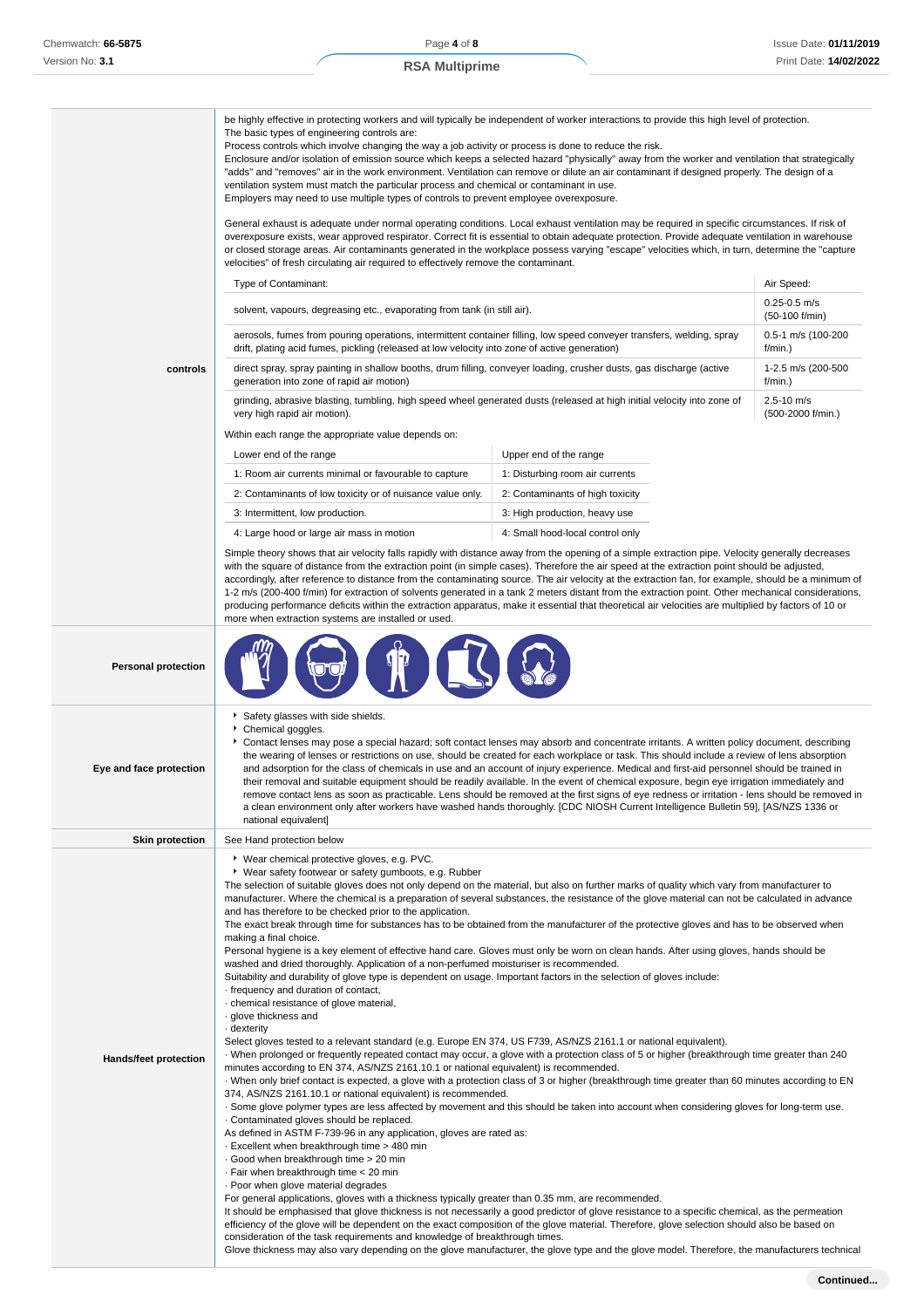|                        | data should always be taken into account to ensure selection of the most appropriate glove for the task.<br>Note: Depending on the activity being conducted, gloves of varying thickness may be required for specific tasks. For example:<br>· Thinner gloves (down to 0.1 mm or less) may be required where a high degree of manual dexterity is needed. However, these gloves are only<br>likely to give short duration protection and would normally be just for single use applications, then disposed of.<br>Thicker gloves (up to 3 mm or more) may be required where there is a mechanical (as well as a chemical) risk i.e. where there is abrasion or<br>puncture potential<br>Gloves must only be worn on clean hands. After using gloves, hands should be washed and dried thoroughly. Application of a non-perfumed<br>moisturiser is recommended. |
|------------------------|----------------------------------------------------------------------------------------------------------------------------------------------------------------------------------------------------------------------------------------------------------------------------------------------------------------------------------------------------------------------------------------------------------------------------------------------------------------------------------------------------------------------------------------------------------------------------------------------------------------------------------------------------------------------------------------------------------------------------------------------------------------------------------------------------------------------------------------------------------------|
| <b>Body protection</b> | See Other protection below                                                                                                                                                                                                                                                                                                                                                                                                                                                                                                                                                                                                                                                                                                                                                                                                                                     |
| Other protection       | • Overalls.<br>P.V.C apron.<br>Barrier cream.<br>Skin cleansing cream.<br>▶ Eve wash unit.                                                                                                                                                                                                                                                                                                                                                                                                                                                                                                                                                                                                                                                                                                                                                                     |

#### **Respiratory protection**

Type A Filter of sufficient capacity. (AS/NZS 1716 & 1715, EN 143:2000 & 149:2001, ANSI Z88 or national equivalent)

Selection of the Class and Type of respirator will depend upon the level of breathing zone contaminant and the chemical nature of the contaminant. Protection Factors (defined as the ratio of contaminant outside and inside the mask) may also be important.

| Required minimum protection factor | Maximum gas/vapour concentration present in air p.p.m. (by volume) | <b>Half-face Respirator</b> | <b>Full-Face Respirator</b> |
|------------------------------------|--------------------------------------------------------------------|-----------------------------|-----------------------------|
| up to 10                           | 1000                                                               | A-AUS / Class1              |                             |
| up to 50                           | 1000                                                               |                             | A-AUS / Class 1             |
| up to 50                           | 5000                                                               | Airline <sup>*</sup>        |                             |
| up to 100                          | 5000                                                               |                             | $A-2$                       |
| up to 100                          | 10000                                                              |                             | $A-3$                       |
| $100+$                             |                                                                    |                             | Airline**                   |

\* - Continuous Flow \*\* - Continuous-flow or positive pressure demand

A(All classes) = Organic vapours, B AUS or B1 = Acid gasses, B2 = Acid gas or hydrogen cyanide(HCN), B3 = Acid gas or hydrogen cyanide(HCN), E = Sulfur dioxide(SO2), G = Agricultural chemicals, K = Ammonia(NH3), Hg = Mercury, NO = Oxides of nitrogen, MB = Methyl bromide, AX = Low boiling point organic compounds(below 65 degC)

- Cartridge respirators should never be used for emergency ingress or in areas of unknown vapour concentrations or oxygen content.
- The wearer must be warned to leave the contaminated area immediately on detecting any odours through the respirator. The odour may indicate that the mask is not functioning properly, that the vapour concentration is too high, or that the mask is not properly fitted. Because of these limitations, only restricted use of cartridge respirators is considered appropriate.
- Cartridge performance is affected by humidity. Cartridges should be changed after 2 hr of continuous use unless it is determined that the humidity is less than 75%, in which case, cartridges can be used for 4 hr. Used cartridges should be discarded daily, regardless of the length of time used

### **SECTION 9 Physical and chemical properties**

#### **Information on basic physical and chemical properties**

| Appearance                                      | Mobile liquid similar to paint; mixes with water. |                                                   |                |
|-------------------------------------------------|---------------------------------------------------|---------------------------------------------------|----------------|
|                                                 |                                                   |                                                   |                |
| <b>Physical state</b>                           | Liquid                                            | Relative density (Water = $1$ )                   | $1.5 - 1.6$    |
| Odour                                           | Not Available                                     | <b>Partition coefficient n-octanol</b><br>/ water | Not Available  |
| <b>Odour threshold</b>                          | Not Available                                     | Auto-ignition temperature (°C)                    | Not Available  |
| pH (as supplied)                                | $8-9$                                             | <b>Decomposition temperature</b>                  | Not Available  |
| Melting point / freezing point<br>$(^{\circ}C)$ | Not Available                                     | Viscosity (cSt)                                   | Not Available  |
| Initial boiling point and boiling<br>range (°C) | 100                                               | Molecular weight (g/mol)                          | Not Applicable |
| Flash point (°C)                                | Not Available                                     | <b>Taste</b>                                      | Not Available  |
| <b>Evaporation rate</b>                         | Not Available                                     | <b>Explosive properties</b>                       | Not Available  |
| Flammability                                    | Not Available                                     | <b>Oxidising properties</b>                       | Not Available  |
| Upper Explosive Limit (%)                       | Not Available                                     | Surface Tension (dyn/cm or<br>$mN/m$ )            | Not Available  |
| Lower Explosive Limit (%)                       | Not Available                                     | <b>Volatile Component (%vol)</b>                  | Not Available  |
| Vapour pressure (kPa)                           | Not Available                                     | Gas group                                         | Not Available  |
| Solubility in water                             | Miscible                                          | pH as a solution (Not<br>Available%)              | Not Available  |
| Vapour density (Air = 1)                        | Not Available                                     | VOC g/L                                           | Not Available  |

### **SECTION 10 Stability and reactivity**

| Reactivity                            | See section 7                                                                                                                    |
|---------------------------------------|----------------------------------------------------------------------------------------------------------------------------------|
| <b>Chemical stability</b>             | Unstable in the presence of incompatible materials.<br>Product is considered stable.<br>Hazardous polymerisation will not occur. |
| Possibility of hazardous<br>reactions | See section 7                                                                                                                    |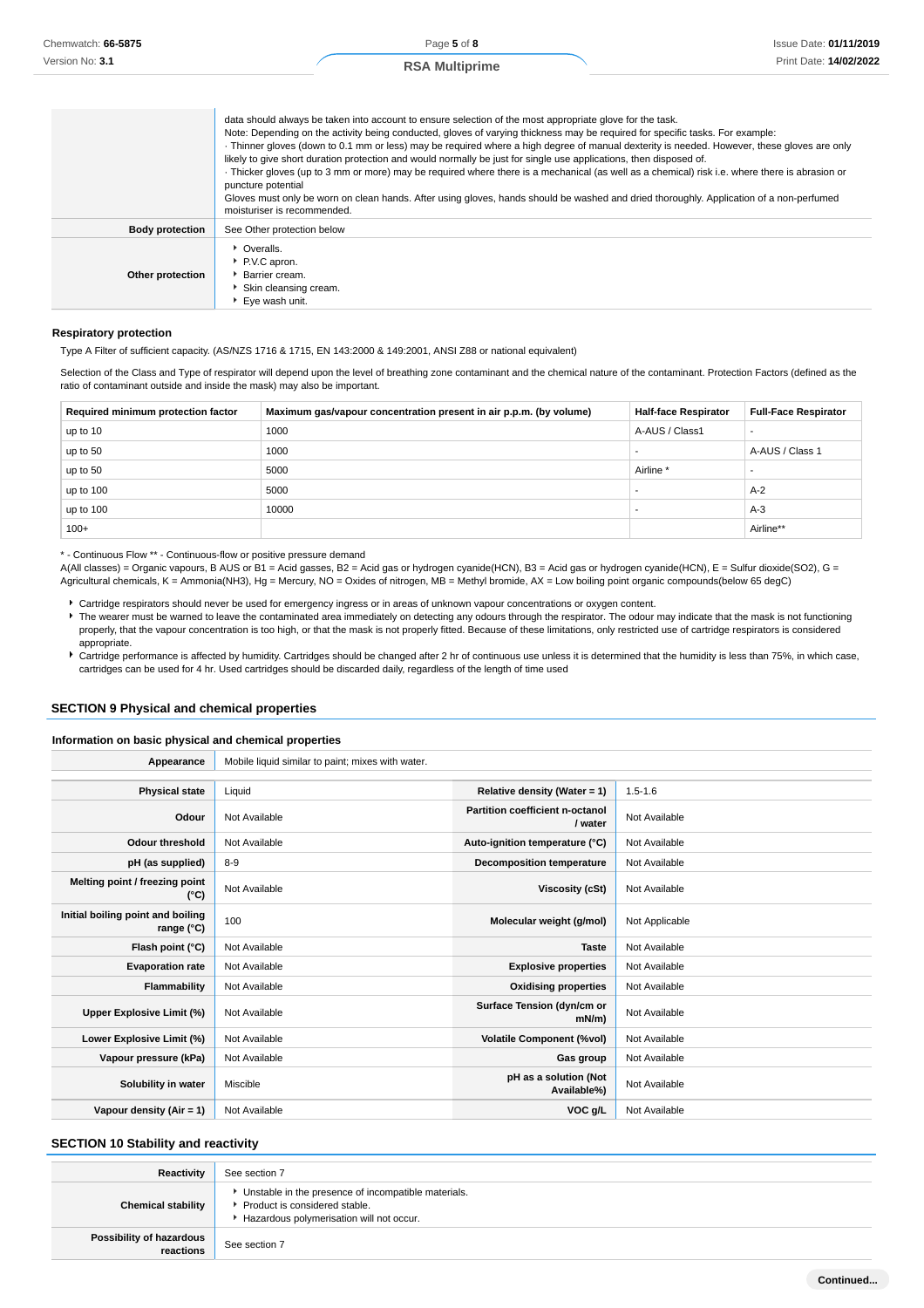| Conditions to avoid                 | See section 7 |
|-------------------------------------|---------------|
| Incompatible materials              | See section 7 |
| Hazardous decomposition<br>products | See section 5 |

### **SECTION 11 Toxicological information**

#### **Information on toxicological effects**

| Inhaled               | The material is not thought to produce either adverse health effects or irritation of the respiratory tract following inhalation (as classified by EC<br>Directives using animal models). Nevertheless, adverse systemic effects have been produced following exposure of animals by at least one other<br>route and good hygiene practice requires that exposure be kept to a minimum and that suitable control measures be used in an occupational<br>setting. |                                    |  |
|-----------------------|------------------------------------------------------------------------------------------------------------------------------------------------------------------------------------------------------------------------------------------------------------------------------------------------------------------------------------------------------------------------------------------------------------------------------------------------------------------|------------------------------------|--|
| Ingestion             | Accidental ingestion of the material may be damaging to the health of the individual.<br>Ingestion may result in nausea, abdominal irritation, pain and vomiting                                                                                                                                                                                                                                                                                                 |                                    |  |
| <b>Skin Contact</b>   | There is some evidence to suggest that this material can cause inflammation of the skin on contact in some persons.<br>Open cuts, abraded or irritated skin should not be exposed to this material<br>Entry into the blood-stream, through, for example, cuts, abrasions or lesions, may produce systemic injury with harmful effects. Examine the skin<br>prior to the use of the material and ensure that any external damage is suitably protected.           |                                    |  |
| Eye                   | There is some evidence to suggest that this material can cause eye irritation and damage in some persons.                                                                                                                                                                                                                                                                                                                                                        |                                    |  |
| <b>Chronic</b>        | Long-term exposure to the product is not thought to produce chronic effects adverse to the health (as classified by EC Directives using animal<br>models); nevertheless exposure by all routes should be minimised as a matter of course.                                                                                                                                                                                                                        |                                    |  |
| <b>RSA Multiprime</b> | <b>TOXICITY</b><br>Not Available                                                                                                                                                                                                                                                                                                                                                                                                                                 | <b>IRRITATION</b><br>Not Available |  |

**Legend:** 1. Value obtained from Europe ECHA Registered Substances - Acute toxicity 2.\* Value obtained from manufacturer's SDS. Unless otherwise specified data extracted from RTECS - Register of Toxic Effect of chemical Substances

| <b>Acute Toxicity</b>                       | $\boldsymbol{\mathsf{x}}$ | Carcinogenicity                 | ×                                                                                                  |
|---------------------------------------------|---------------------------|---------------------------------|----------------------------------------------------------------------------------------------------|
| <b>Skin Irritation/Corrosion</b>            | ×                         | Reproductivity                  | ×                                                                                                  |
| <b>Serious Eye Damage/Irritation</b>        | $\checkmark$              | <b>STOT - Single Exposure</b>   | ×                                                                                                  |
| <b>Respiratory or Skin</b><br>sensitisation | ×                         | <b>STOT - Repeated Exposure</b> | ×                                                                                                  |
| <b>Mutagenicity</b>                         | ×                         | <b>Aspiration Hazard</b>        | ×                                                                                                  |
|                                             |                           | Leaend:                         | $\blacktriangleright$ - Data either not available or does not fill the criteria for classification |

 $\blacktriangleright$  – Data either not available to make classification

### **SECTION 12 Ecological information**

#### **Toxicity RSA Multiprime Endpoint Test Duration (hr) Species Value Source** Not Not Not Available Not Available Not Available Not Available Not Available Not Ava<br>Available Ava Available Not Available **Legend:** Extracted from 1. IUCLID Toxicity Data 2. Europe ECHA Registered Substances - Ecotoxicological Information - Aquatic Toxicity 4. US EPA, Ecotox database - Aquatic Toxicity Data 5. ECETOC Aquatic Hazard Assessment Data 6. NITE (Japan) - Bioconcentration Data 7. METI (Japan) - Bioconcentration Data 8. Vendor Data

**DO NOT** discharge into sewer or waterways.

#### **Persistence and degradability**

| Ingredient                       | Persistence: Water/Soil               | Persistence: Air                      |
|----------------------------------|---------------------------------------|---------------------------------------|
|                                  | No Data available for all ingredients | No Data available for all ingredients |
| <b>Bioaccumulative potential</b> |                                       |                                       |
| Ingredient                       | <b>Bioaccumulation</b>                |                                       |

|                         | --------------------                  |
|-------------------------|---------------------------------------|
|                         | No Data available for all ingredients |
|                         |                                       |
| <b>Mobility in soil</b> |                                       |
| Ingredient              | <b>Mobility</b>                       |
|                         | No Data available for all ingredients |

#### **SECTION 13 Disposal considerations**

| Waste treatment methods             |                                                                                                                                                                                                                                                                                         |
|-------------------------------------|-----------------------------------------------------------------------------------------------------------------------------------------------------------------------------------------------------------------------------------------------------------------------------------------|
| <b>Product / Packaging disposal</b> | Legislation addressing waste disposal requirements may differ by country, state and/ or territory. Each user must refer to laws operating in their<br>area. In some areas, certain wastes must be tracked.<br>A Hierarchy of Controls seems to be common - the user should investigate: |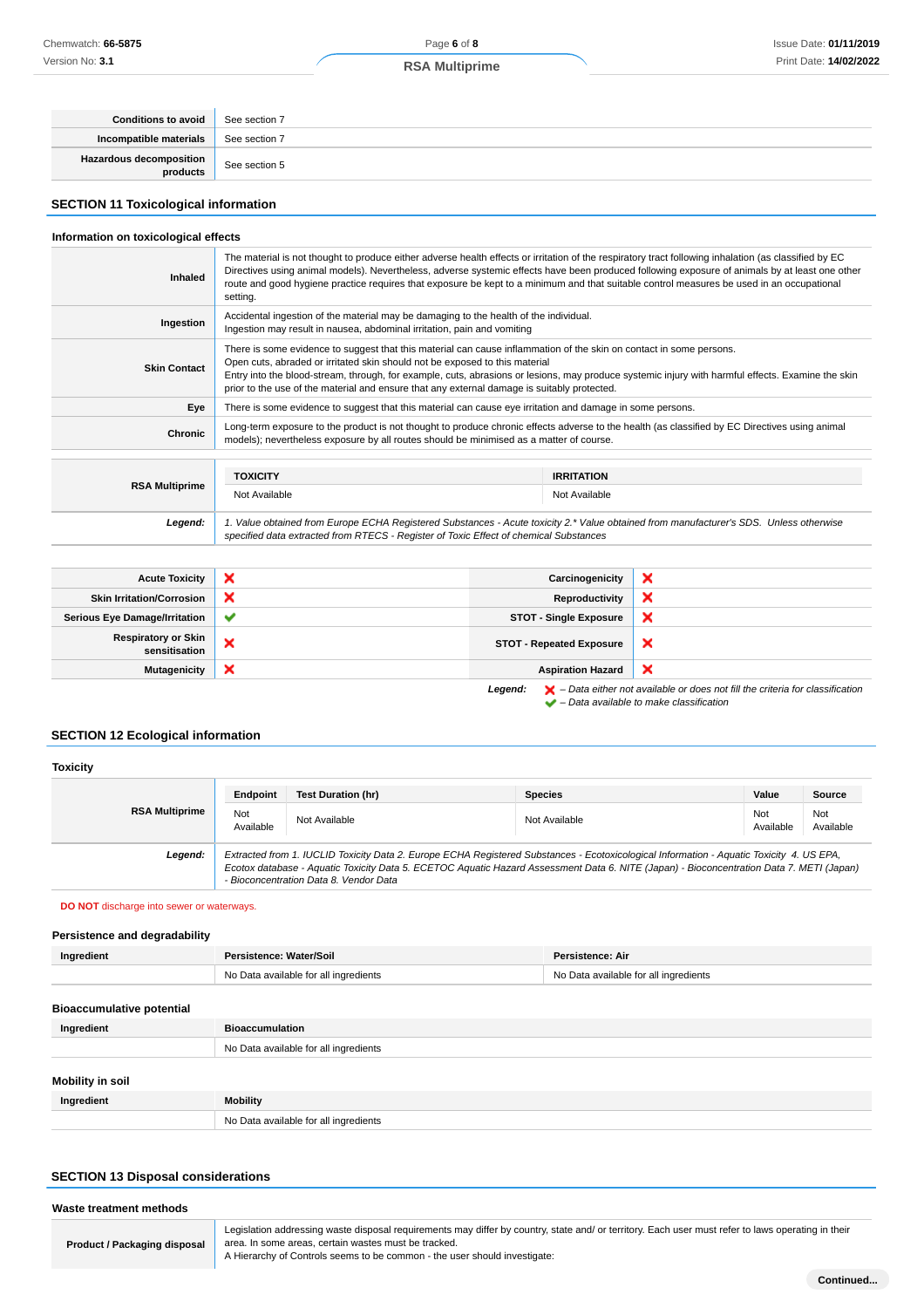| Reduction                                                                                                                                         |
|---------------------------------------------------------------------------------------------------------------------------------------------------|
| Reuse                                                                                                                                             |
| $\triangleright$ Recycling                                                                                                                        |
| Disposal (if all else fails)                                                                                                                      |
| This material may be recycled if unused, or if it has not been contaminated so as to make it unsuitable for its intended use. If it has been      |
| contaminated, it may be possible to reclaim the product by filtration, distillation or some other means. Shelf life considerations should also be |
| applied in making decisions of this type. Note that properties of a material may change in use, and recycling or reuse may not always be          |
| appropriate.                                                                                                                                      |
| DO NOT allow wash water from cleaning or process equipment to enter drains.                                                                       |
| It may be necessary to collect all wash water for treatment before disposal.                                                                      |
| In all cases disposal to sewer may be subject to local laws and requlations and these should be considered first.                                 |
| • Where in doubt contact the responsible authority.                                                                                               |
| ▶ Recycle wherever possible or consult manufacturer for recycling options.                                                                        |
| Consult State Land Waste Authority for disposal.                                                                                                  |
| Bury or incinerate residue at an approved site.                                                                                                   |
| ▶ Recycle containers if possible, or dispose of in an authorised landfill.                                                                        |
|                                                                                                                                                   |

### **SECTION 14 Transport information**

| <b>Labels Required</b>                                                                                                                                                                                                                        |                |  |  |  |
|-----------------------------------------------------------------------------------------------------------------------------------------------------------------------------------------------------------------------------------------------|----------------|--|--|--|
| <b>Marine Pollutant</b>                                                                                                                                                                                                                       | NO.            |  |  |  |
| <b>HAZCHEM</b>                                                                                                                                                                                                                                | Not Applicable |  |  |  |
| Land transport (ADG): NOT REGULATED FOR TRANSPORT OF DANGEROUS GOODS<br>Air transport (ICAO-IATA / DGR): NOT REGULATED FOR TRANSPORT OF DANGEROUS GOODS<br>Sea transport (IMDG-Code / GGVSee): NOT REGULATED FOR TRANSPORT OF DANGEROUS GOODS |                |  |  |  |
| Transport in bulk according to Annex II of MARPOL and the IBC code                                                                                                                                                                            |                |  |  |  |
| Not Applicable                                                                                                                                                                                                                                |                |  |  |  |

**Transport in bulk in accordance with MARPOL Annex V and the IMSBC Code**

| <b>Product name</b>                               | Group |  |  |  |
|---------------------------------------------------|-------|--|--|--|
| Transport in bulk in accordance with the ICG Code |       |  |  |  |

# **Product name Ship Type SECTION 15 Regulatory information**

#### **Safety, health and environmental regulations / legislation specific for the substance or mixture**

#### **National Inventory Status**

| <b>National Inventory Status</b>                   |                                                                                                                                                                                                   |  |  |  |
|----------------------------------------------------|---------------------------------------------------------------------------------------------------------------------------------------------------------------------------------------------------|--|--|--|
| <b>National Inventory</b>                          | <b>Status</b>                                                                                                                                                                                     |  |  |  |
| Australia - AIIC / Australia<br>Non-Industrial Use | Not Available                                                                                                                                                                                     |  |  |  |
| Canada - DSL                                       | Not Available                                                                                                                                                                                     |  |  |  |
| Canada - NDSL                                      | Not Available                                                                                                                                                                                     |  |  |  |
| China - IECSC                                      | Not Available                                                                                                                                                                                     |  |  |  |
| Europe - EINEC / ELINCS / NLP                      | Not Available                                                                                                                                                                                     |  |  |  |
| Japan - ENCS                                       | Not Available                                                                                                                                                                                     |  |  |  |
| Korea - KECI                                       | Not Available                                                                                                                                                                                     |  |  |  |
| New Zealand - NZIoC                                | Not Available                                                                                                                                                                                     |  |  |  |
| Philippines - PICCS                                | Not Available                                                                                                                                                                                     |  |  |  |
| USA - TSCA                                         | Not Available                                                                                                                                                                                     |  |  |  |
| Taiwan - TCSI                                      | Not Available                                                                                                                                                                                     |  |  |  |
| Mexico - INSQ                                      | Not Available                                                                                                                                                                                     |  |  |  |
| Vietnam - NCI                                      | Not Available                                                                                                                                                                                     |  |  |  |
| Russia - FBEPH                                     | Not Available                                                                                                                                                                                     |  |  |  |
| Legend:                                            | Yes = All CAS declared ingredients are on the inventory<br>No = One or more of the CAS listed ingredients are not on the inventory. These ingredients may be exempt or will require registration. |  |  |  |

### **SECTION 16 Other information**

### **SDS Version Summary**

| Version | Date of Update | <b>Sections Updated</b>                                                        |
|---------|----------------|--------------------------------------------------------------------------------|
|         | 01/11/2019     | One-off system update. NOTE: This may or may not change the GHS classification |